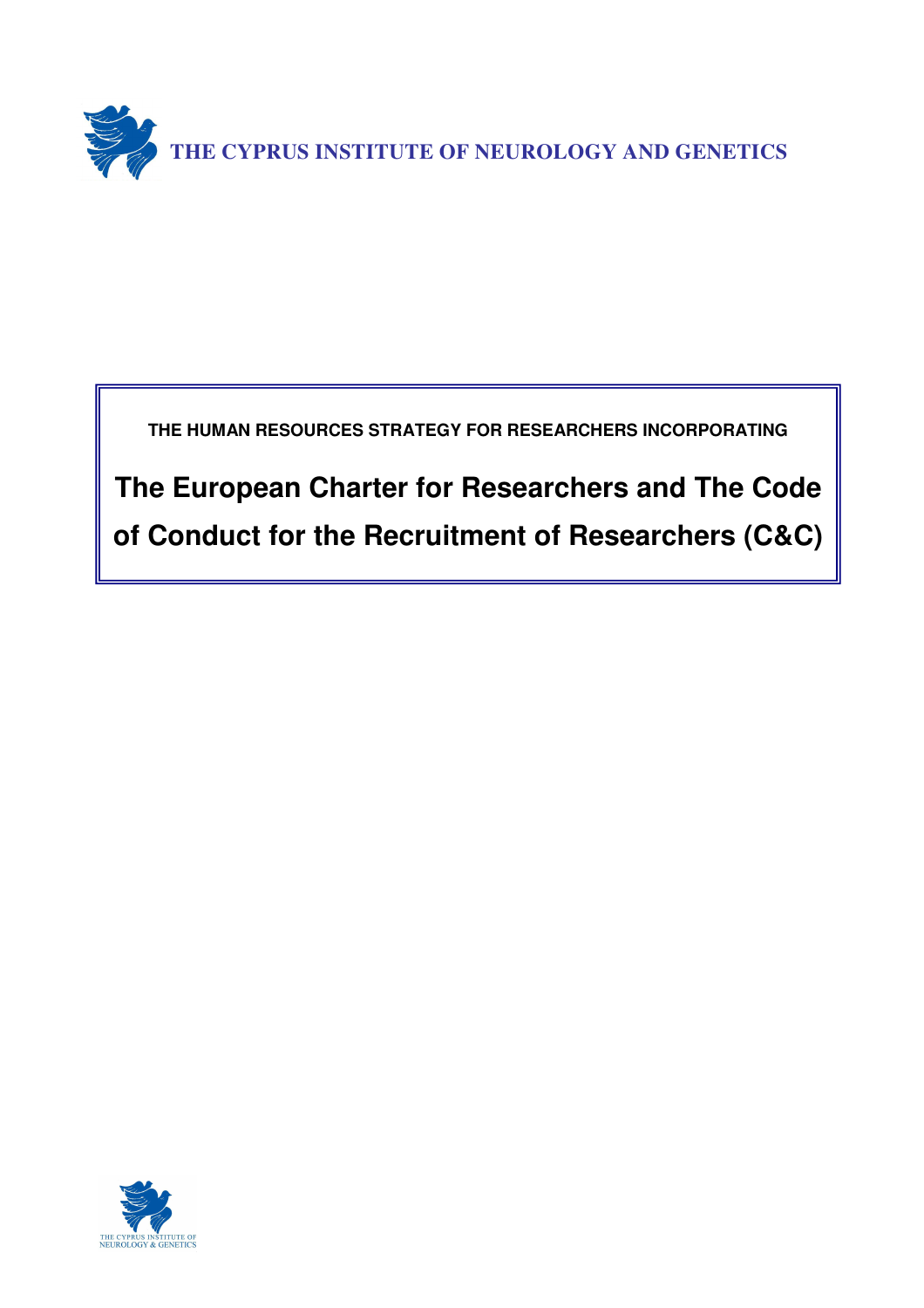# **List of Contents**

|  | 1.3 Human Resource Strategy for Researchers Incorporating the Charter & Code  4 |  |
|--|---------------------------------------------------------------------------------|--|
|  | 1.4 The Cyprus Institute of Neurology and Genetics and the Charter & Code  4    |  |
|  |                                                                                 |  |
|  |                                                                                 |  |
|  |                                                                                 |  |

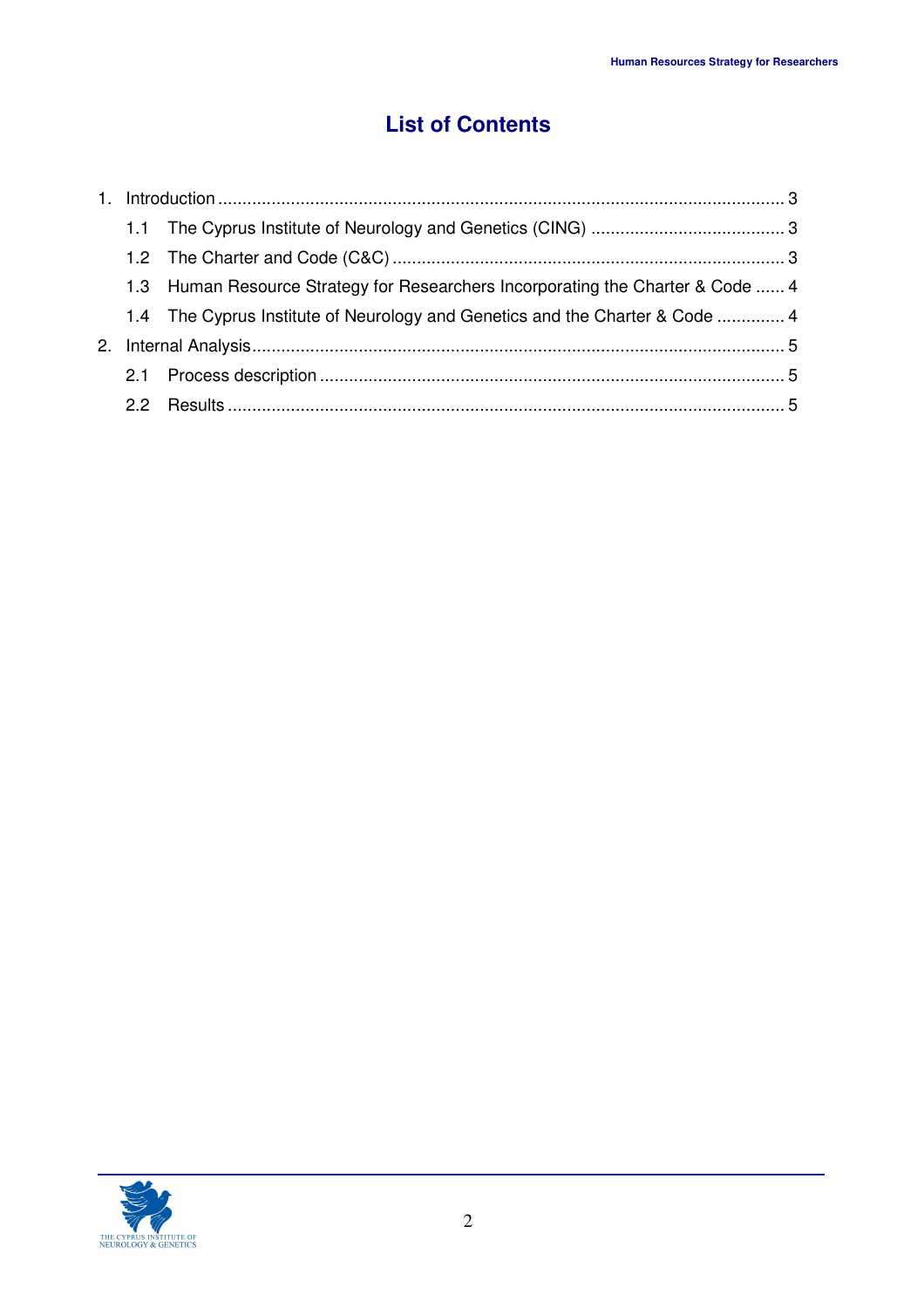## **1. Introduction**

## **1.1 The Cyprus Institute of Neurology and Genetics (CING)**

The Cyprus Institute of Neurology and Genetics (CING) was established in 1990 as a bicommunal, non-profit, private, academic, medical centre. It began its operations with approximately 20 employees and has now grown to employ over 160 employees in a number of areas of expertise.

CING aims to function as a National Centre of Excellence and a Regional Referral Centre in the areas of Neurology, Genetics, Biomedical, Medical and other similar and related Sciences.

Its operations are based on three main pillars:

- 1. the development and provision of high level medical and clinical laboratory services;
- 2. the development and pursuit of advanced research; and
- 3. the provision of education.

CING's ultimate scopes are to improve and upgrade the quality of life of all Cypriot citizens, irrespective of religion or national origin, and strengthen its international role in the areas of its specialty.

## **1.2 The Charter and Code (C&C)**

The European Charter for Researchers provides a framework for the career management of researchers, while the Code of Conduct for their recruitment promotes open and transparent recruitment and appraisal procedures.

More specifically, the European Charter for Researchers is a set of general principles and requirements which specifies the roles, responsibilities and entitlements of researchers as well as of employers and/or funders of researchers. It aims to ensure that the nature of the relationship between researchers and employers or funders is conducive to successful performance in generating, transferring, sharing and disseminating knowledge and technological development, and to the career development of researchers. The Charter also recognizes the value of all forms of mobility as a means for enhancing the professional development of researchers.

The Code of Conduct for the Recruitment of Researchers consists of a set of general principles and requirements that should be followed by employers and/or funders when appointing or recruiting researchers. These principles and requirements should ensure observance of values such as transparency of the recruitment process and equal treatment of all applicants.

Together, the Charter and Code are aimed at developing an attractive, open and sustainable European labour market for researchers.

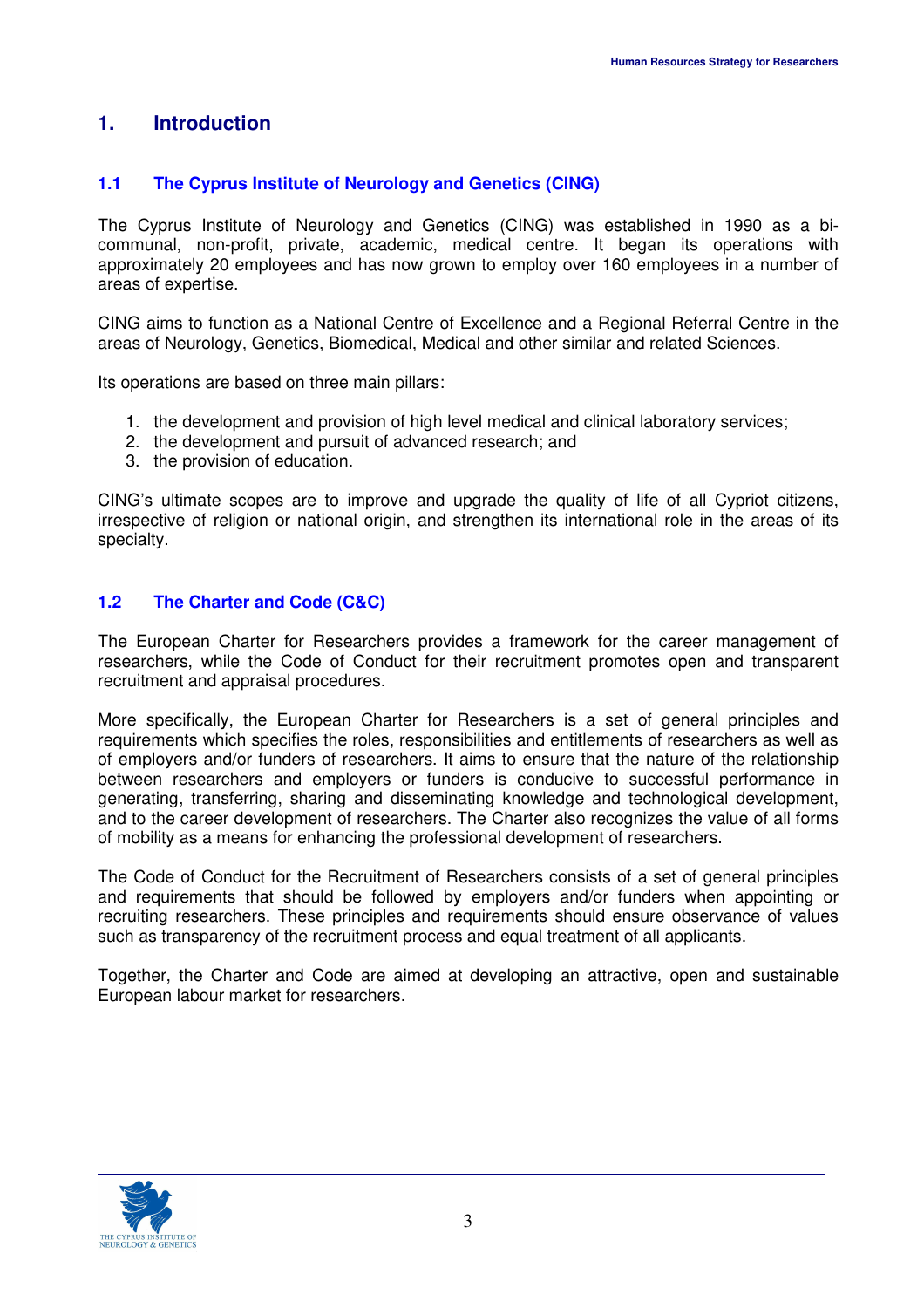## **1.3 Human Resource Strategy for Researchers Incorporating the Charter and Code**

The European Commission gives its support to the implementation of the C&C through a mechanism called the "Human Resource Strategy for Researchers (HRS4R) Incorporating the Charter & Code". This is, essentially, an implementation process formulated by the Commission in an effort to assist those research institutions that would like to incorporate the C&C in their human resources strategy. It is also used to provide recognition of the systematic uptake of the Charter and the Code and, hence, increase the transparency of employment conditions and the attractiveness of research institutes.

## **1.4 The Cyprus Institute of Neurology and Genetics and the Charter and Code**

The Cyprus Institute of Neurology and Genetics was one of the first Cypriot organizations that were involved in the C&C initiative. In November 2010 it signed a declaration stating that it accepts the European Charter for Researchers and the Code of Conduct for their recruitment, so expressing its determination to support the European initiative and to develop and implement a human resources strategy aimed at improving the recruitment, working conditions and careers of researchers.

In June 2011, CING attended the Mutual Learning Seminar (MLS) in Dublin, Ireland. The objectives of the seminar were to ease the completion of the first two steps of the HRS4R, that is, the Internal Analysis (Step 1) and the Publication of the HR Strategy (Step 2) and, thus, ensure a smooth path to the Acknowledgement (Step 3). In June 2012, CING also attended the second Mutual Learning Seminar (MLS) in Varna, Bulgaria. The objectives of this seminar were to prepare for Step 4 of the HRS4R – Continuous improvement and self-assessment.

In accordance with the guidelines of the European Commission, CING conducted a gap analysis in order to evaluate its policies and practices against the Charter and Code principles. In light of the findings of the gap analysis, CING concluded that, although current practices in the institution are generally in agreement with the C&C principles, there are still some areas where there is room for improvement. Corrective actions were proposed and developed into an action plan which was later discussed by the CING's Scientific Council and Board of Directors. The action plan was approved by the CING's Scientific Council on 26 September 2012 and the Board of Directors on 30 October 2012.

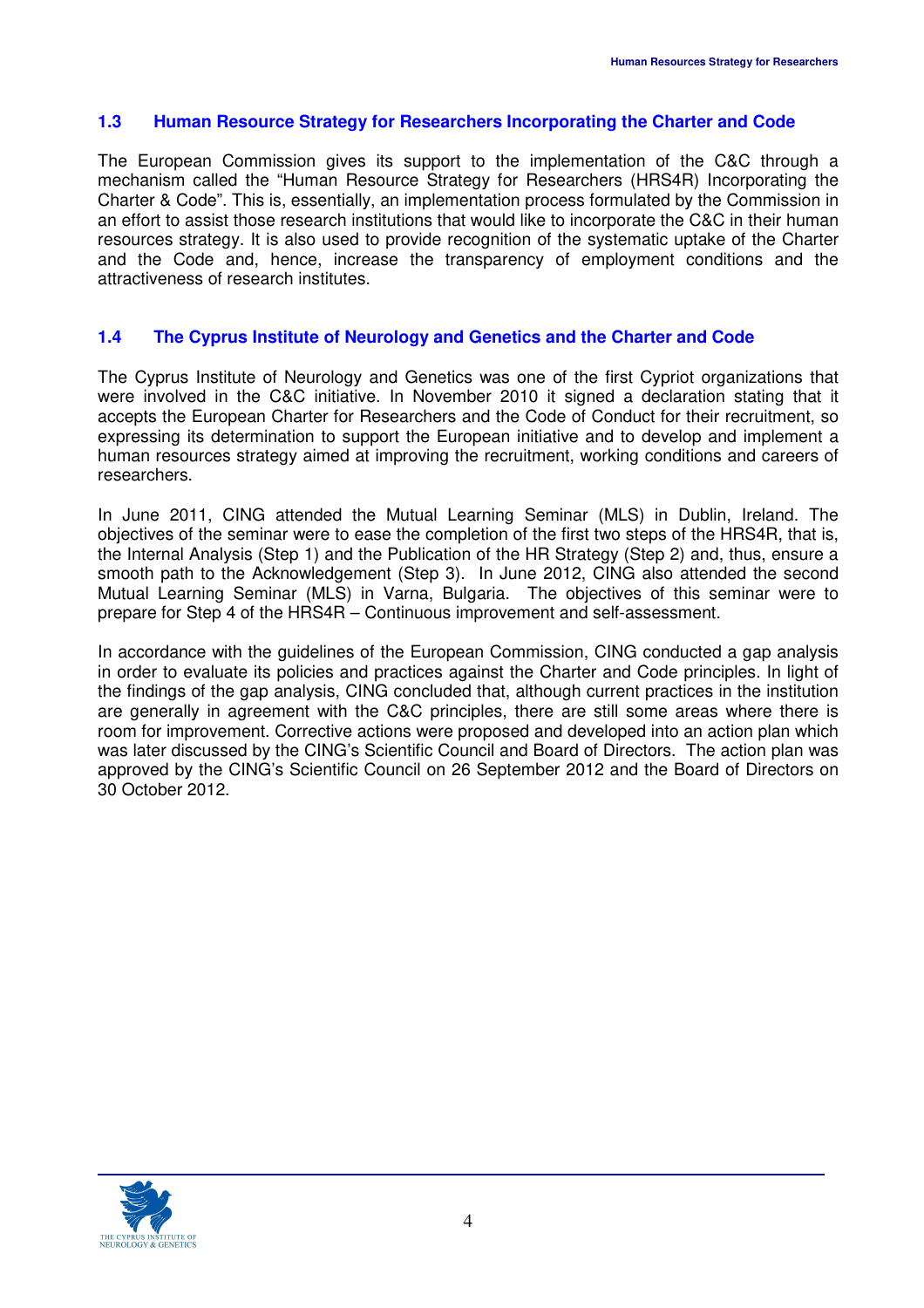## **2. Internal Analysis**

## **2.1 Process description**

Taking into account the recommendations of the European Commission and following the successful examples of other European research institutions, CING decided to conduct the internal analysis through a staff survey. The survey consisted of 26 statements divided into 4 dimensions:

- 1. Dimension 1 Ethical and Professional Aspects
- 2. Dimension 2 Recruitment
- 3. Dimension 3 Working Conditions and Social Security
- 4. Dimension 4 Training

The questionnaire was designed to assess the degree of application of the C&C principles in CING, as well as to identify what the respondents considered to be the most important statements from each of the dimensions. Respondents were, therefore, asked to answer each statement on a 4-point Likert scale, with the following possible answers:  $1 =$  fully disagree,  $2 =$  moderately disagree,  $3$  = moderately agree, and  $4$  = fully agree.

A  $5<sup>th</sup>$  option of "I don't know" was also given in order to increase the accuracy of responses by avoiding "forced" answers. Moreover, respondents were also asked to indicate what they considered to be the 3 most important statements from each dimension (See Appendix 1 for a sample of the questionnaire).

The survey was sent on 14 September 2011 via e-mail to all research staff of the institute and to selected administrative staff involved in recruitment and selection procedures. A cover letter was included in the body of the e-mail which provided information on the purpose of the survey, on the importance of the Human Resource Strategy for Researchers mechanism and how this relates to the Charter and Code initiative. A link to the online survey was added at the end of the e-mail.

## **2.2 Results**

The response rate was high, with 82% of the target population completing the questionnaire (Table 1).

| <b>Position</b>                | <b>Answers</b>  | Total in the<br>category | <b>Response rate</b><br>% |
|--------------------------------|-----------------|--------------------------|---------------------------|
| <b>Principal Investigators</b> | 12 <sub>2</sub> | 16                       | 75%                       |
| Post-doctoral fellows          |                 | 7                        | 100%                      |
| PhD candidates                 |                 | 11                       | 64%                       |
| Researchers                    | 26              | 30                       | 87%                       |
| Administrative staff           | 4               | 4                        | 100%                      |
| <b>Total</b>                   | 56              | 68                       | 82%                       |

#### **Table 1: Participation rate and group distribution**

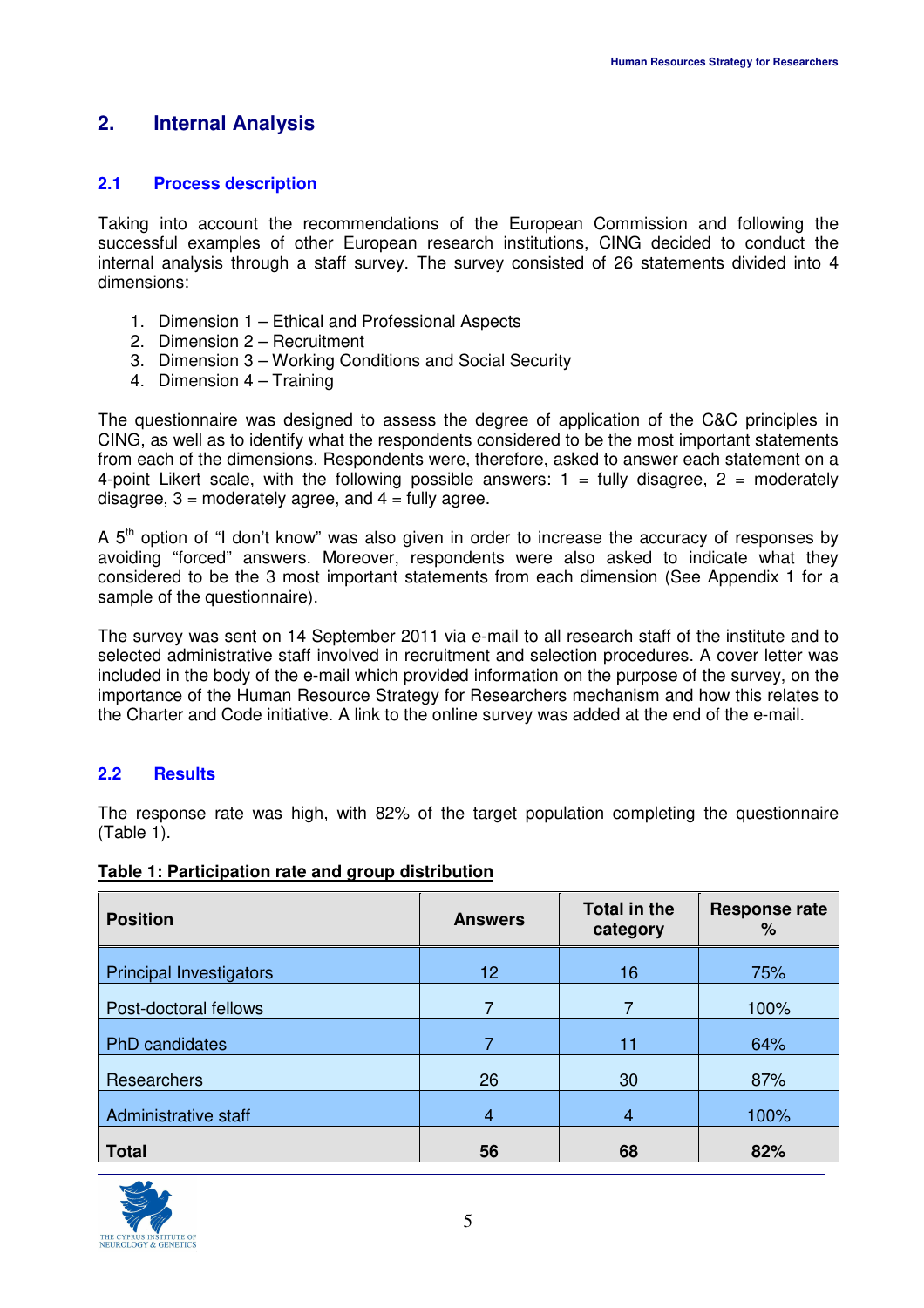Figure 1 below shows the average, minimum and maximum level of agreement in each of the 4 dimensions. It is important to note here that the scores are relatively high, with the average score for all dimensions being over 2.5, which is the "neither agree nor disagree" point.



#### **Figure 1: Agreement in each dimension**

Figure 2 below shows the average level of agreement for each dimension by category. The data here suggests that general researchers indicated the lowest level of agreement out of the 5 categories of employees for all dimensions.

#### **Figure 2: Average agreement for each dimension by category**



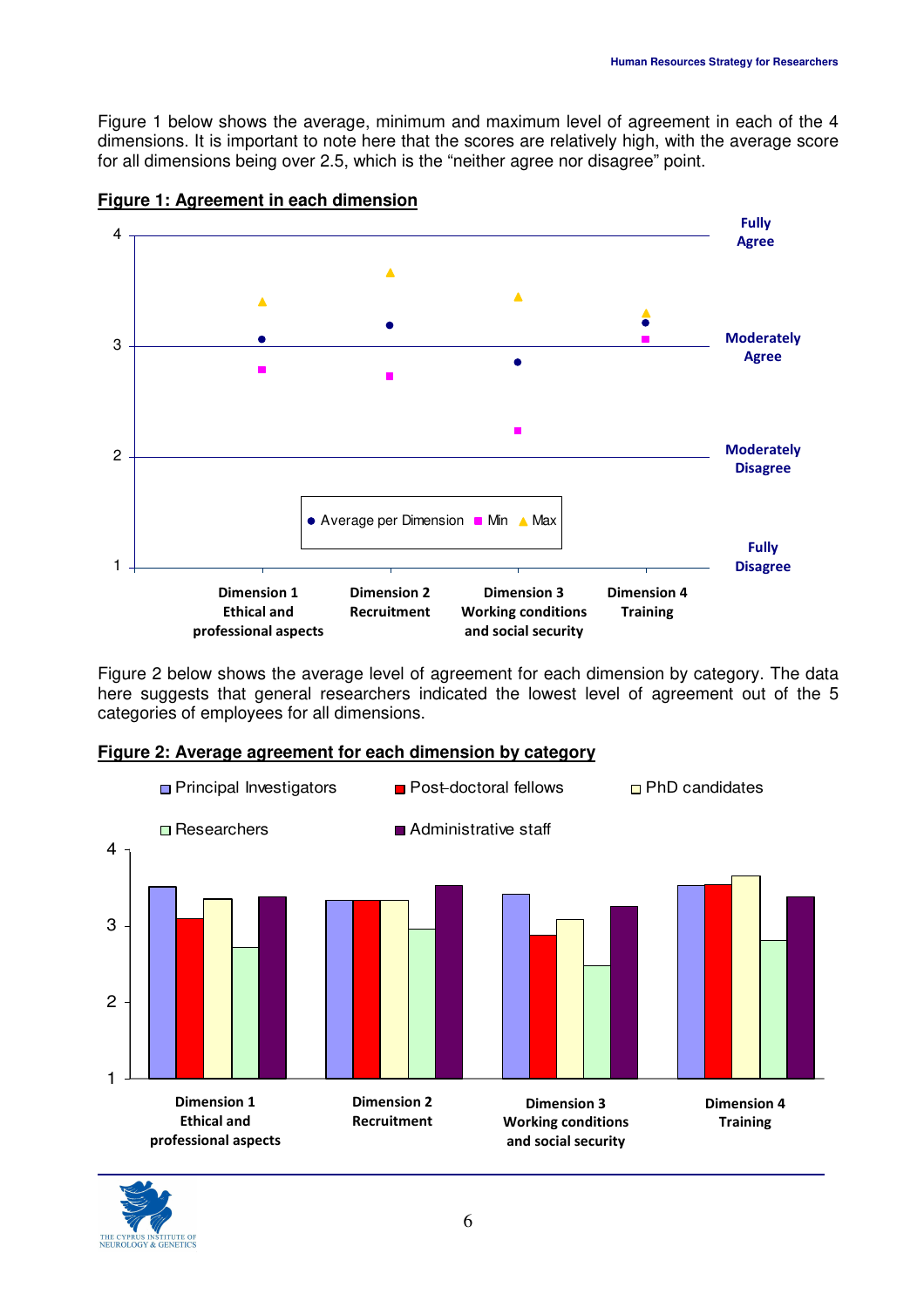Figure 3 below shows the average level of agreement for the single statements. Again, it is important to note that the average level of agreement for almost all the statements is above 2.5, which is the "neither agree nor disagree" point.





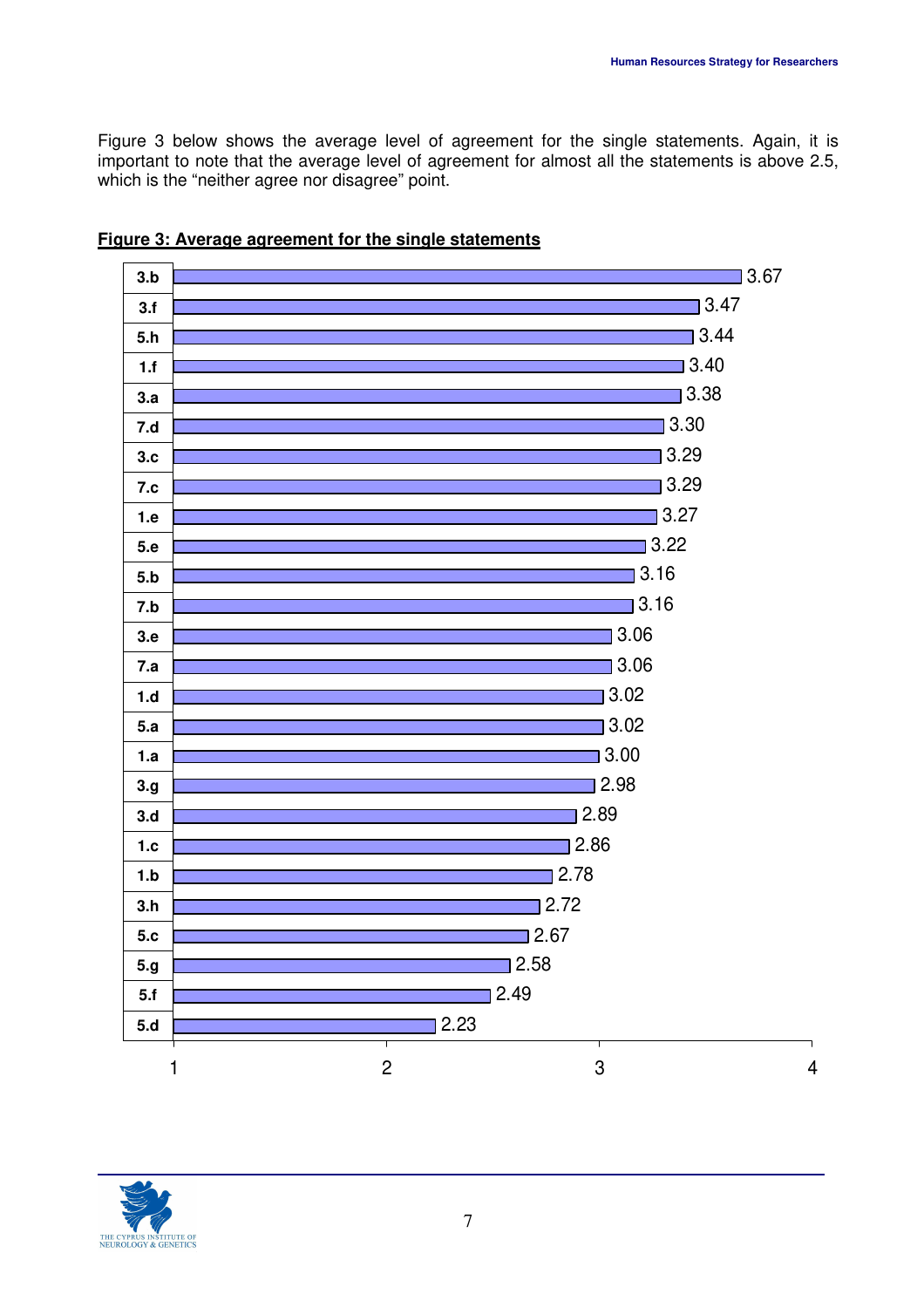Figure 4 below shows the percentage of employees that indicated each statement as a priority. So, for example, 82.1% of respondents identified statement 1.c "Autonomy and creativity of all researchers is actively promoted" as a priority. Any statement that has been indicated as a priority by more than 33% of respondents is considered as a high priority, while statements indicated as a priority by less than 33% of respondents are considered as low priority.



## **Figure 4: Priority of the statements**

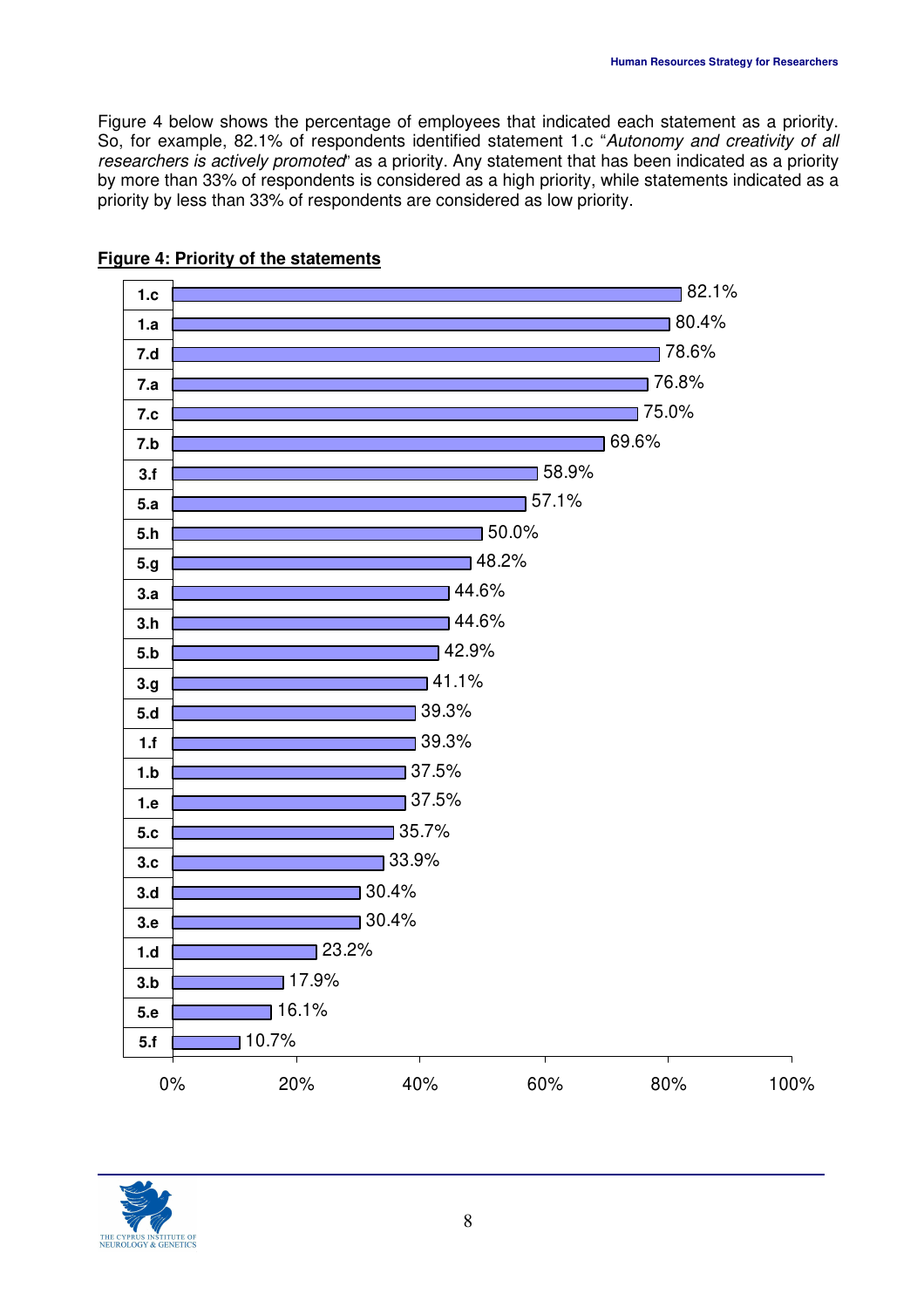Figure 5 shows the relationship between the level of agreement and priority for each of the statements. The green points are the statements for which the level of agreement is over 3. The red points are the statements rated as high priority (i.e.: chosen as a priority by > 33% of respondents) and for which the level of agreement is low (i.e.:  $\leq$  3).





Table 2 lists the statements for each of the red points on the graph, which are the high priority – low agreement areas. An action plan has been developed in order to improve these areas.

#### **Table 2: High priority – low agreement areas**

| 1.c | Autonomy and creativity of all researchers is actively promoted.                                                                                                                                                                                                                                                                       |
|-----|----------------------------------------------------------------------------------------------------------------------------------------------------------------------------------------------------------------------------------------------------------------------------------------------------------------------------------------|
| 1.a | Researchers adopt safe working practices at all times, in line with the national legislation, including<br>taking the necessary precautions for health and safety and for data protection (including information<br>technology disaster recovery) and confidentiality protection.                                                      |
| 5.g | Appropriate and attractive conditions in terms of salary and other benefits are assured to<br>researchers regardless of their level and type of contract.                                                                                                                                                                              |
| 3.h | It is understood that post-doctoral status appointments are transitional with the primary purpose of<br>providing additional professional development opportunities for a research career in the context of<br>long-term career prospects either at CING or other institutions.                                                        |
| 3.9 | The members of selection panels are adequately trained.                                                                                                                                                                                                                                                                                |
| 5.d | The Institute ensures that career advice and job placement assistance, either in the Institute or<br>through collaboration with other structures, is offered to researchers at all stages of their careers, to<br>ensure that fixed term employees, at some point, become permanent employees either at CING or<br>other institutions. |
| 1.b | An effective evaluation/appraisal system of the professional performance of all researchers is<br>equally performed regardless of their type of contract.                                                                                                                                                                              |
| 5.c | Working conditions allow both female and male researchers to combine family and work (e.g.<br>flexible working hours and part time working).                                                                                                                                                                                           |

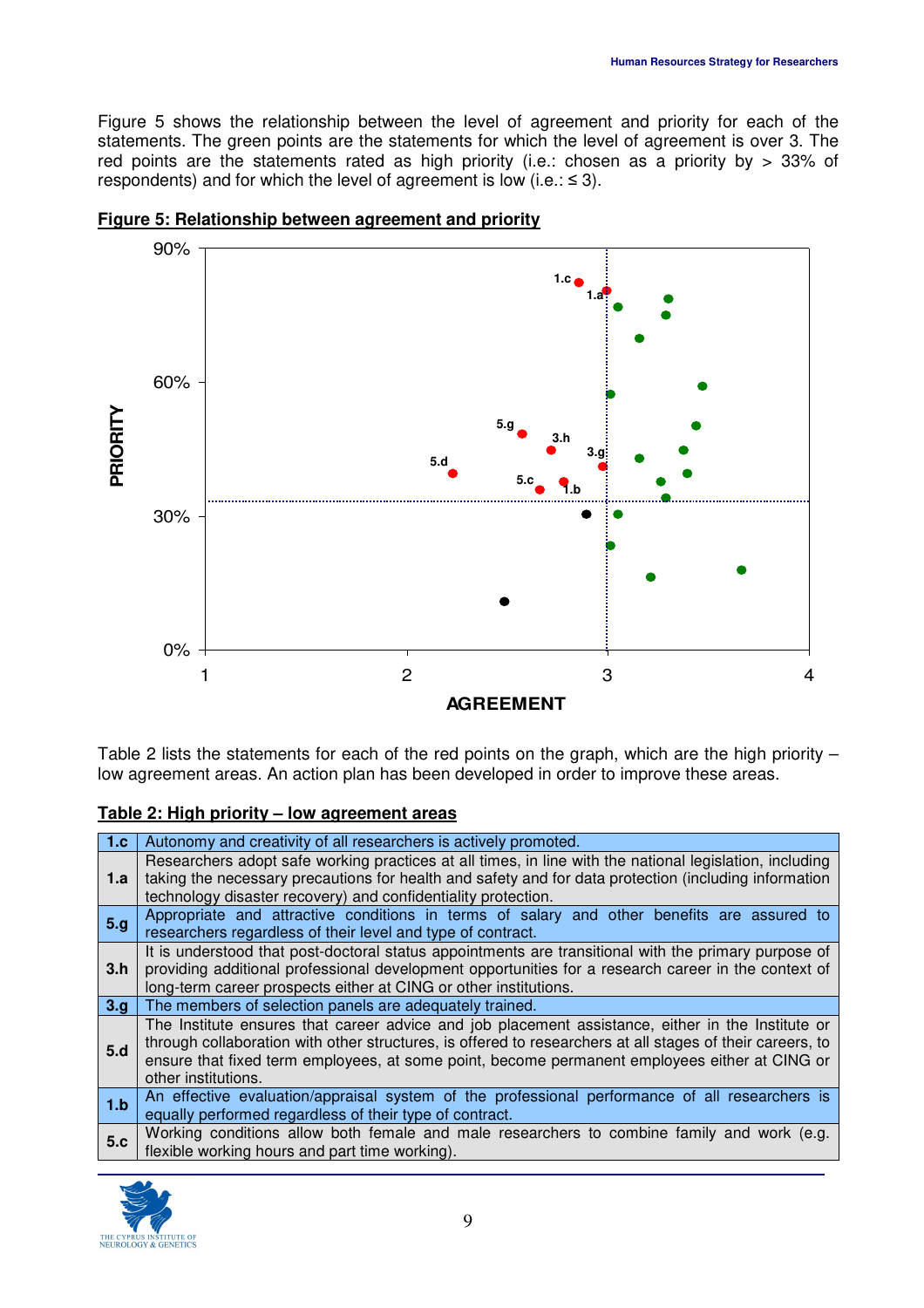## **APPENDIX 1 – QUESTIONNAIRE**

#### **Dimension 1: Ethical and Professional Aspects**

#### **1. Please indicate the extent to which you agree or disagree with the following statements regarding their application in the CING.**

**(1 fully disagree, 2 moderately disagree, 3 moderately agree, 4 fully agree):** 

|              |                                                                                                                                                                                                                                                                                         | $\mathbf{2}$ | 3 | Δ. | Don't<br>know |
|--------------|-----------------------------------------------------------------------------------------------------------------------------------------------------------------------------------------------------------------------------------------------------------------------------------------|--------------|---|----|---------------|
| a.           | Researchers adopt safe working practices at all times,<br>in line with the national legislation, including taking the<br>necessary precautions for health and safety and for<br>data protection (including information technology<br>disaster recovery) and confidentiality protection. | $\Box$       |   |    |               |
| b.           | An effective evaluation/appraisal system of the<br>professional performance of all researchers is equally<br>performed regardless of their type of contract.                                                                                                                            |              |   |    |               |
| C.           | Autonomy and creativity of all researchers is actively<br>promoted.                                                                                                                                                                                                                     |              |   |    |               |
| d.           | Researchers make sure that their research activities<br>are published to society at large in such a way that<br>they can be understood by non-specialists and<br>therefore improve the public's understanding of<br>science.                                                            |              |   |    |               |
| e.           | Researchers are familiar with the strategic goals<br>governing their research environment and funding<br>mechanisms and seek all necessary approvals before<br>starting their research or accessing the resources<br>provided.                                                          |              |   |    |               |
| $f_{\rm{r}}$ | Sufficient attention is paid to avoid discrimination on<br>the basis of gender, age, ethnic, national or social<br>origin, religion or belief, sexual orientation, language<br>disability, political opinion, social or economic<br>condition.                                          |              |   |    |               |

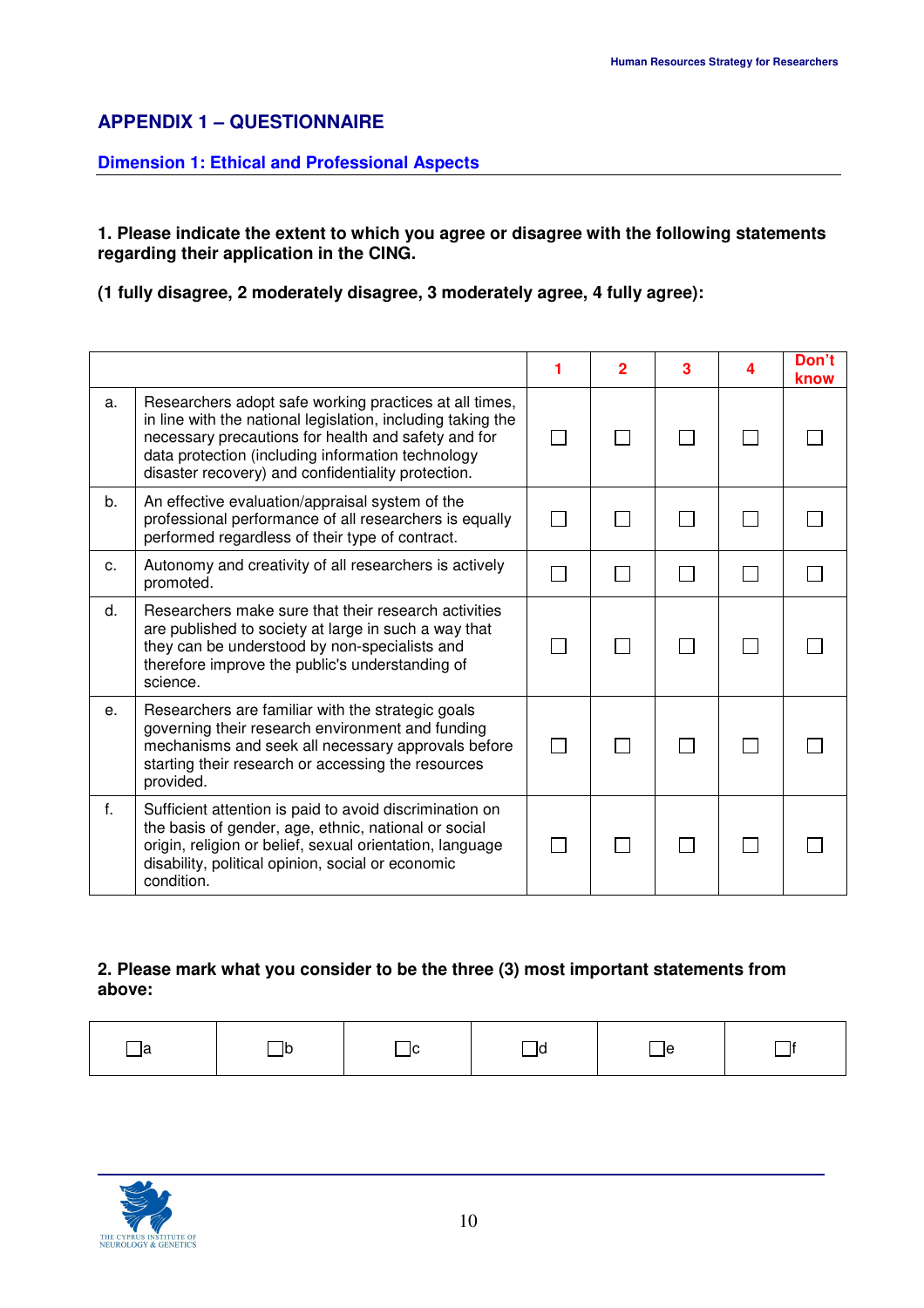**3. Please indicate the extent to which you agree or disagree with the following statements regarding their application in the CING.** 

**(1 fully disagree, 2 moderately disagree, 3 moderately agree, 4 fully agree):** 

|                |                                                                                                                                                                                                                                                                                       | 1            | $\overline{2}$ | 3 | 4 | Don't<br>know |
|----------------|---------------------------------------------------------------------------------------------------------------------------------------------------------------------------------------------------------------------------------------------------------------------------------------|--------------|----------------|---|---|---------------|
| a.             | Available positions at all levels are adequately<br>advertised nationally.                                                                                                                                                                                                            |              | $\mathbb{R}^n$ |   |   |               |
| b.             | The time allowed between the advertisement of the<br>vacancy and the deadline for reply is realistic.                                                                                                                                                                                 |              | $\mathbf{I}$   |   |   |               |
| c.             | Candidates, should they ask, are informed prior to the<br>selection about the recruitment process and the<br>selection criteria, the number of available positions and<br>the career development prospects.                                                                           |              | $\mathbf{I}$   |   |   |               |
| d.             | Rejected candidates after the selection process, if they<br>ask, are informed about the strengths and weaknesses<br>of their applications.                                                                                                                                            | $\mathbf{I}$ | $\mathsf{L}$   |   |   |               |
| e <sub>1</sub> | The required skills have a satisfactorily broad<br>spectrum to encourage as many candidates as<br>possible to apply.                                                                                                                                                                  |              | $\sim$         |   |   |               |
| f.             | Selection panels have the knowledge and<br>competences needed to assess the candidate.                                                                                                                                                                                                |              | $\mathbf{I}$   |   |   |               |
| g.             | The members of selection panels are adequately<br>trained.                                                                                                                                                                                                                            |              | $\mathbf{I}$   |   |   |               |
| h.             | It is understood that post-doctoral status appointments<br>are transitional with the primary purpose of providing<br>additional professional development opportunities for a<br>research career in the context of long-term career<br>prospects either at CING or other institutions. | $\mathsf{L}$ |                |   |   |               |

| la | lb | l IC. | ld | le |  | la | ۱r |
|----|----|-------|----|----|--|----|----|
|----|----|-------|----|----|--|----|----|

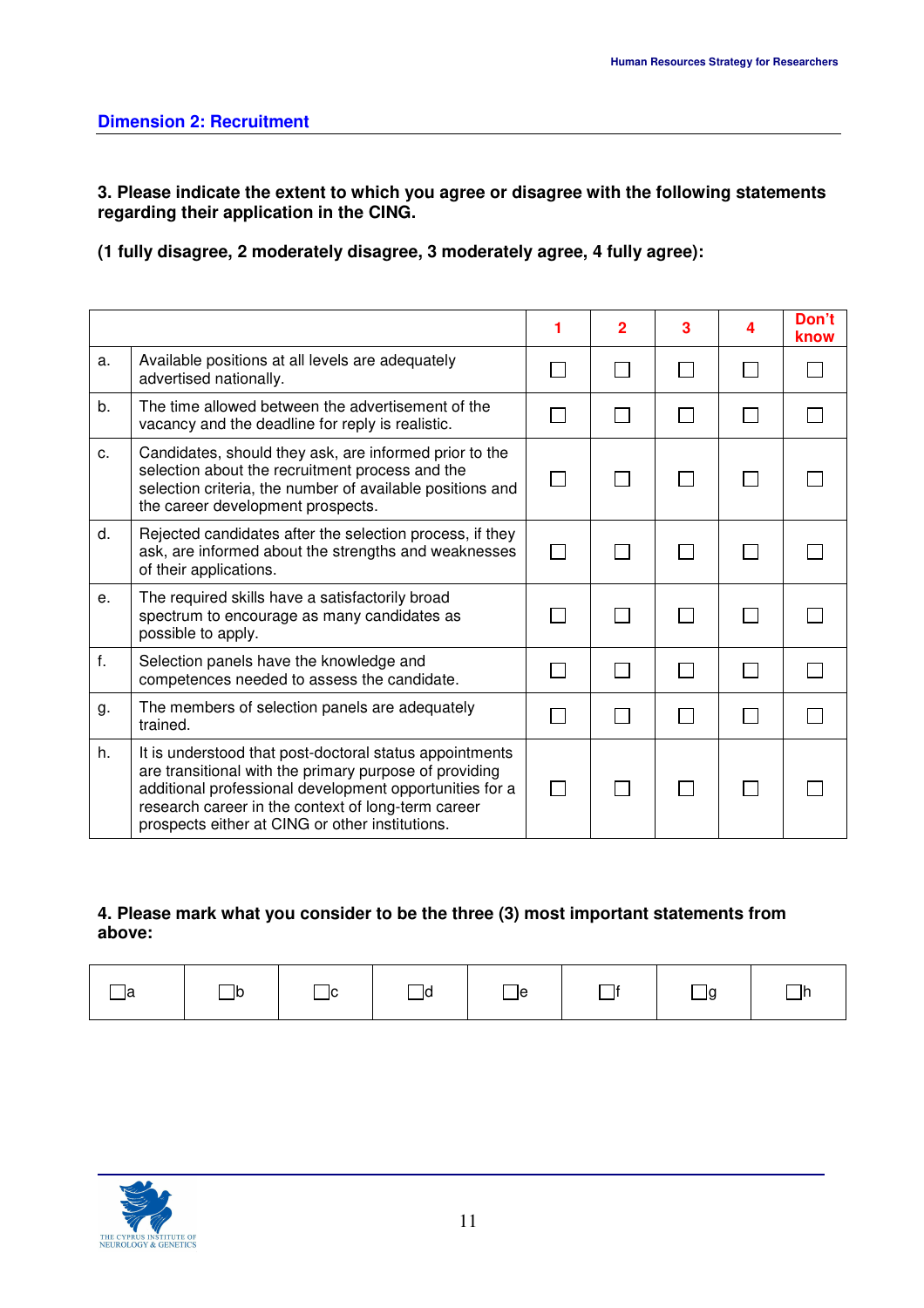## **Dimension 3: Working Conditions and Social Security**

**5. Please indicate the extent to which you agree or disagree with the following statements regarding their application in the CING.** 

**(1 fully disagree, 2 moderately disagree, 3 moderately agree, 4 fully agree):** 

|    |                                                                                                                                                                                                                                                                                                                                                 | $\overline{2}$ | 3 | 4 | Don't<br>know |
|----|-------------------------------------------------------------------------------------------------------------------------------------------------------------------------------------------------------------------------------------------------------------------------------------------------------------------------------------------------|----------------|---|---|---------------|
| a. | All researchers are recognized as professionals and<br>are treated accordingly.                                                                                                                                                                                                                                                                 |                |   |   |               |
| b. | Resources such as appropriate equipment, facilities<br>and opportunities, including for remote collaboration<br>over research networks, are adequately provided.                                                                                                                                                                                |                |   |   |               |
| c. | Working conditions allow both female and male<br>researchers to combine family and work (e.g. flexible<br>working hours and part time working).                                                                                                                                                                                                 |                |   |   |               |
| d. | The Institute ensures that career advice and job<br>placement assistance, either in the Institute or through<br>collaboration with other structures, is offered to<br>researchers at all stages of their careers, to ensure<br>that fixed term employees, at some point, become<br>permanent employees either at CING or other<br>institutions. |                |   |   |               |
| е. | Policies and practices specify what rights to<br>intellectual property belong to researchers.                                                                                                                                                                                                                                                   |                |   |   |               |
| f. | There is a standard complaints procedure and there is<br>a mechanism to handle any work-related conflicts,<br>disputes and grievances of researchers, including<br>those concerning conflicts between supervisors and<br>new researchers.                                                                                                       |                |   |   |               |
| g. | Appropriate and attractive conditions in terms of salary<br>and other benefits are assured to researchers<br>regardless of their level and type of contract.                                                                                                                                                                                    |                |   |   |               |
| h. | Researchers enjoy the right to be recognized and<br>listed and/or quoted as co-authors of papers, patents,<br>etc.                                                                                                                                                                                                                              |                |   |   |               |

| l la | $\Box$ b | $\Box$ c | $\Box$ d | $\Box$ e | $\Box$ f | $\Box$ g | $\Box$ h |
|------|----------|----------|----------|----------|----------|----------|----------|
|------|----------|----------|----------|----------|----------|----------|----------|

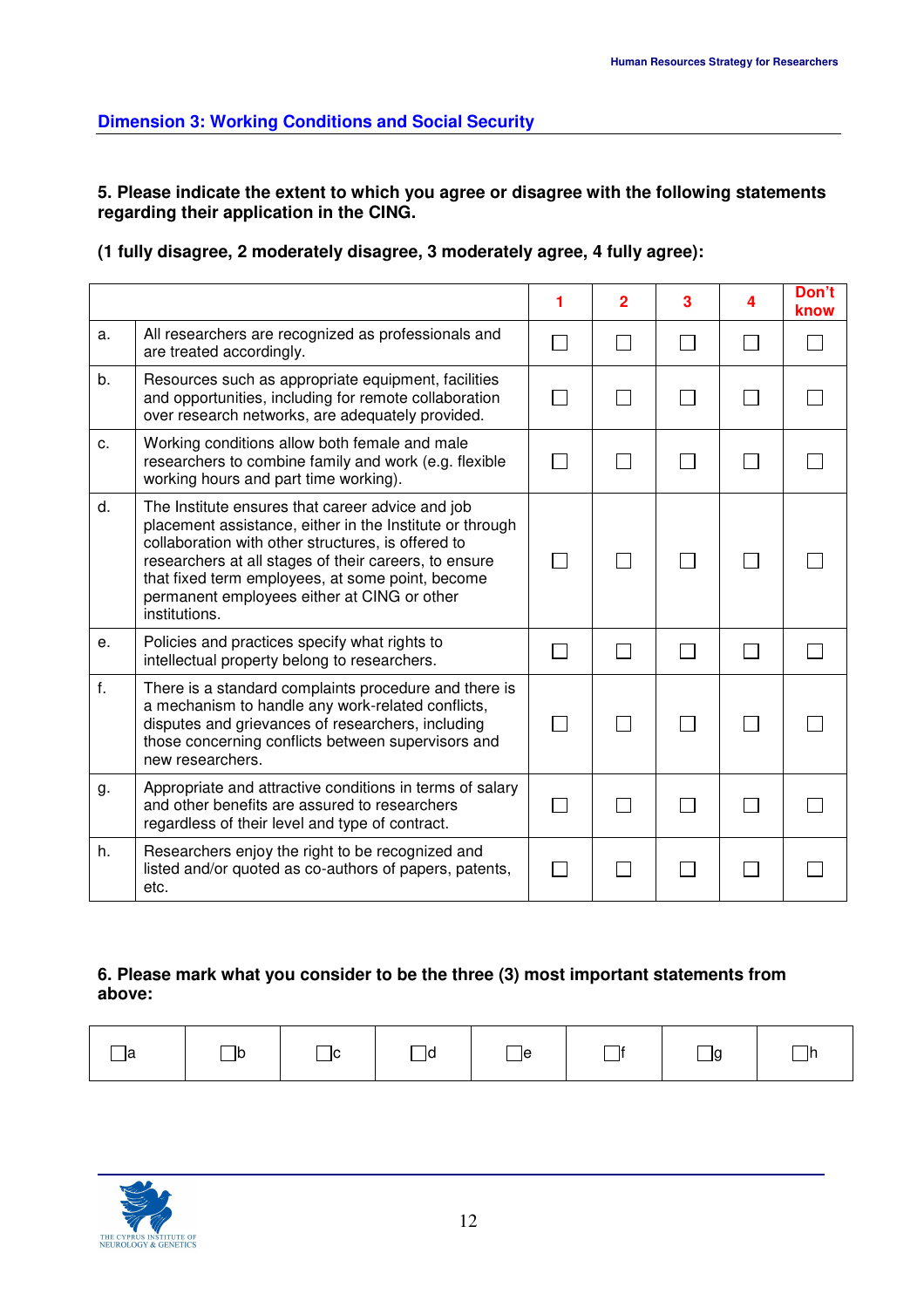### **7. Please indicate the extent to which you agree or disagree with the following statements regarding their application in the CING.**

## **(1 fully disagree, 2 moderately disagree, 3 moderately agree, 4 fully agree):**

|    |                                                                                                                                                                                                                                                           |  |  | Don't<br>know |
|----|-----------------------------------------------------------------------------------------------------------------------------------------------------------------------------------------------------------------------------------------------------------|--|--|---------------|
| a. | There is a structured and regular relationship between<br>supervisor(s) and researchers (e.g. records of work<br>progress and research findings are maintained and<br>feedback is obtained and applied by means of reports<br>and seminars).              |  |  |               |
| b. | Senior researchers have a constructive and positive<br>relationship with new researchers, and they set the<br>conditions for efficient transfer of knowledge and the<br>researcher's development.                                                         |  |  |               |
| C. | The Institute ensures that all researchers at any stage<br>of their career, regardless of their contractual situation,<br>are given the opportunity for professional development<br>through formal training, workshops, conferences, e-<br>learning, etc. |  |  |               |
| d. | The supervisor(s) for each new researcher is directly<br>defined and they have the time, knowledge,<br>experience, expertise and commitment in order to be<br>able to train and to offer support, guidance and<br>feedback.                               |  |  |               |

| la | $\Box$ b | - IC | $\overline{\phantom{0}}$<br>ld |
|----|----------|------|--------------------------------|
|    |          |      |                                |